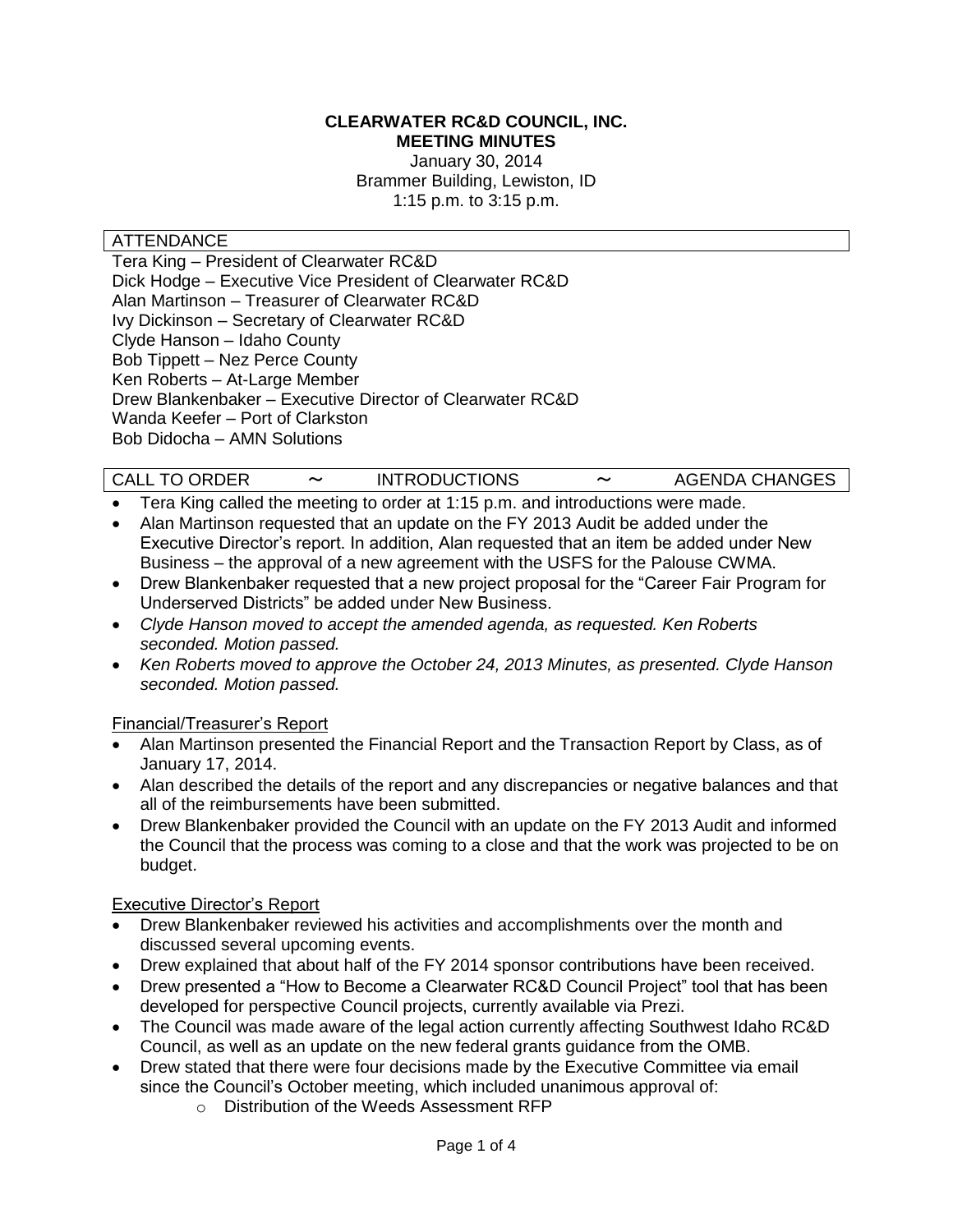- $\circ$  Execution of the Weeds Assessment Contract for Services, awarded to MIA Consulting.
- $\circ$  Distribution of the Wildlife Habitat Restoration Initiative Helicopter Services RFQ
- o Harris & Co. Audit Engagement Letter

# NEW BUSINESS

New Project Proposal – Career Fair Program for Underserved Districts

- Drew Blankenbaker introduced the new project proposal for the "Career Fair Program for Underserved Districts".
- Bob Didocha presented an overview of the project and provided some background on the various workforce development efforts currently taking place across the region.
- Bob also informed the Council about the details of the funding source and the reporting requirements of the grant program, as well as the next steps for the project to begin work.
- The grant program is provided by the Walmart Foundation State Giving Program and the application is due February 1, 2014 at 9:59 p.m.
- Bob informed the Council that he would be the project lead and that he would need to be contracted with directly by the Council in order to successfully implement the program while still meeting the requirements of the funding source.
- Wanda Keefer clarified that the short time frame of the application process was due to the funding source's limited window for accepting applications.
- The Council agreed that acting as the fiscal sponsor of the Project would further the Council's mission, purpose, and goals.
- *Ken Roberts moved to approve the "Career Fair Program for Underserved Districts" Project Application, as presented, and included the approval of contracting with Bob Didocha to act as the primary contractor for implementation of the work. Clyde Hanson seconded. Motion passed.*
- The Council agreed to discuss a Fiscal Sponsorship Agreement at a future meeting, dependent upon the grant application being approved and the financial award received.

Upcoming State and National RC&D Meeting Attendance

- Drew Blankenbaker presented the draft agenda and dates for the National RC&D Meeting.
- Alan Martinson provided the Council with the budgeted amounts for Council member attendance. The budgeted amounts provide are enough to cover two attendees.
- The Council agreed that, if at all possible, members who have not attended previous National meetings should be given the opportunity to attend this year.
- The Council agreed to postpone the decision until its February meeting.
- Clyde Hanson shared the draft agenda for the State RC&D meeting, to be held in Gooding on March 7<sup>th</sup>.
- The Council agreed that with the limited agenda, attendance by our Council may not be feasible or desired.
- The Council agreed to postpone the decision until its February meeting.

# The Pearl Theater – Fiscal Sponsorship Agreements

- Drew Blankenbaker presented the final draft of the Fiscal Sponsorship Agreements for The Pearl Theater Project.
- Drew explained that these agreements are ready for final approval and signature by the Council President.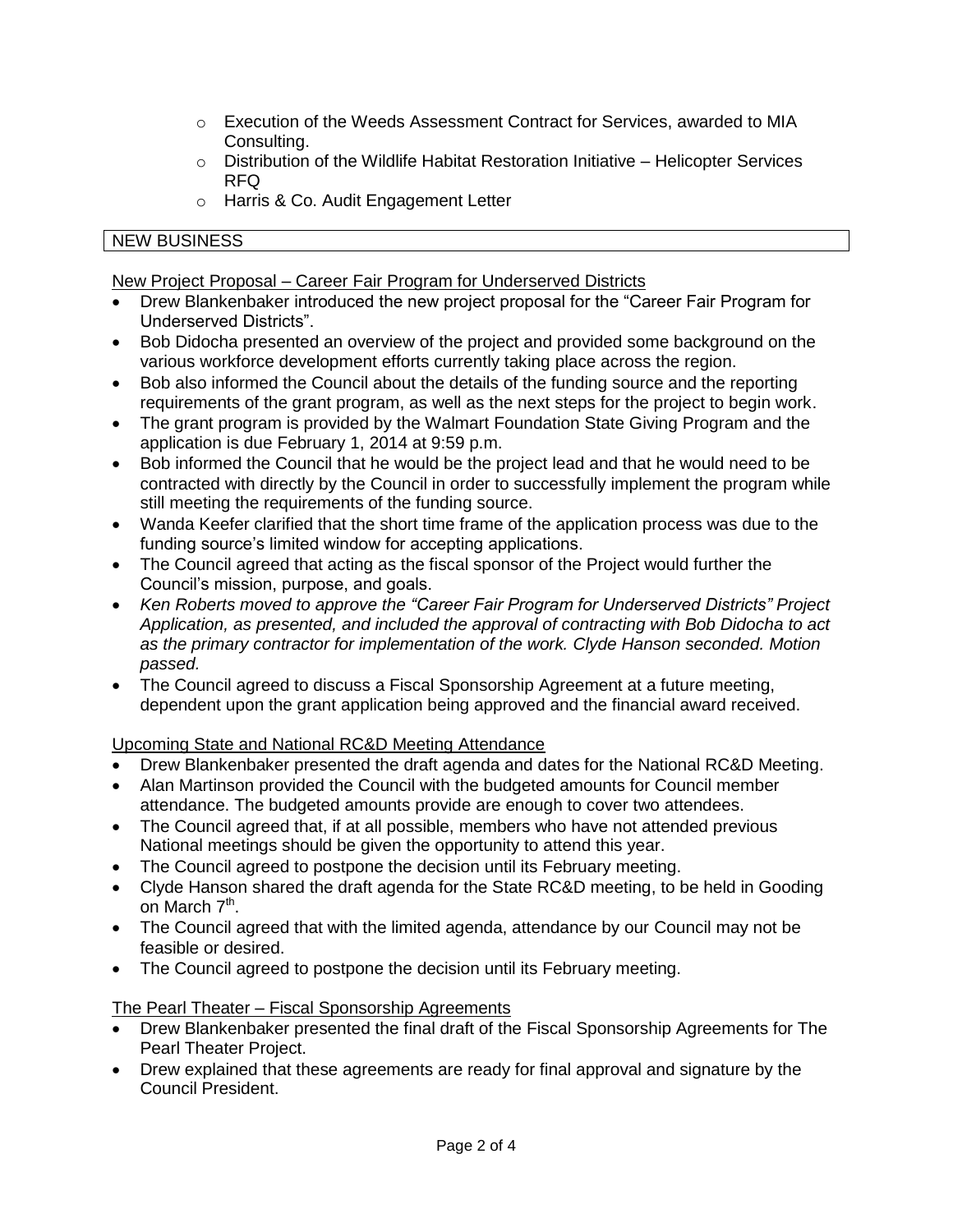*Ken Roberts moved to approve the Fiscal Sponsorship Agreements, as presented, and approve the President's signature for each of the agreements related to this Project. Clyde Hanson seconded. Motion passed.*

## Biological Control Development – Fiscal Sponsorship Agreement

- Drew Blankenbaker presented the final draft of the Fiscal Sponsorship Agreement for The Biological Control Development Project.
- Drew explained that this agreement is ready for final approval and signature by the Council President.
- *Ken Roberts moved to approve the Fiscal Sponsorship Agreements, as presented, and approve the President's signature for each of the agreements related to this Project. Dick Hodge seconded. Motion passed.*

## Project Renewals

- Alan Martinson provided the Council with an overview of the need to update the Council's Project Application Form, specifically to address the renewal of long-term projects.
- Drew Blankenbaker reviewed the draft outline of the updated Fiscal Sponsorship Application and the Council agreed to review and approve a finalized version at its February meeting.

## RC&D GeoLab

- Drew Blankenbaker provided an update on the RC&D GeoLab, a project initiated by an RC&D Council based in New Hampshire.
- Drew recommended that the Council continue to monitor the development of this project, but that the Council not engage with the effort at this time.

#### Financial Review Committee Recommendations

- Alan Martinson provided the Council a summary of the Financial Review Committee's efforts to-date.
- Alan reviewed the items that the Committee is currently focusing on. These items include the role of the Committee, a reserve fund, check signing policy, payroll transactions, and the FY 2015 schedule of sponsor contributions.
- Alan provided a plan of action for how the Committee will be developing recommendations for the Council's future approval.
- *Ken Roberts moved to approve the establishment of a Financial Review Committee. Alan Martinson seconded. Motion passed.*

# Palouse CWMA Agreement

- Alan Martinson presented a new USFS agreement that provides for the funding of the Palouse Cooperative Weed Management Area.
- Drew Blankenbaker inquired about the calculation of the administrative fees, and Alan stated that he had sent an email to the project representative regarding this question.
- The Council agreed that approval of the agreement should be postponed until the clarification on the administrative fee is provided.

# OLD BUSINESS

#### Executive Committee Conflict of Interest Forms

 Drew Blankenbaker distributed the remaining Executive Committee Conflict of Interest Forms to be signed and dated for FY 2014 Council activities.